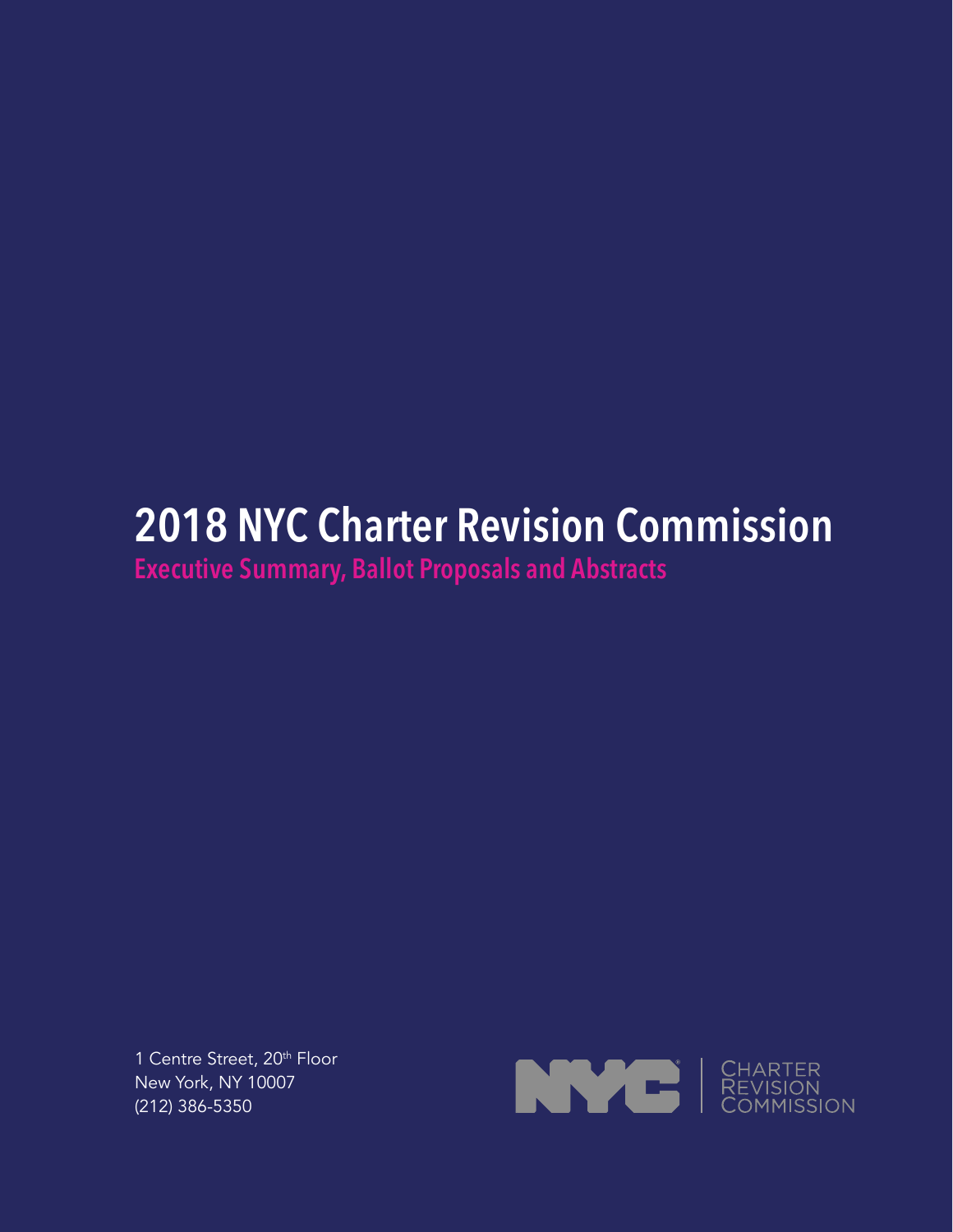# **Executive Summary**

During his State of the City address on February 13, 2018, Mayor Bill de Blasio announced his intent to appoint a Charter Revision Commission. On April 12, the Mayor appointed Cesar A. Perales as Chair and 14 other distinguished and diverse Commissioners, whose professional biographies are provided in the Introduction of the Final Report.

The Charter Revision Commission is charged with reviewing the entire New York City Charter, soliciting public input, and issuing a report outlining findings and recommendations to amend or revise the Charter. Consistent with this charge, the Commission sought to provide New Yorkers from diverse communities across the five boroughs a range of opportunities to meaningfully participate in the public outreach and engagement process. New Yorkers did not disappoint: they provided a wide variety of comments and ideas for the Commission to consider.

The Commission held its first public meeting on April 19, and subsequently hosted an initial round of public hearings that included one in each of the five boroughs. The Commission also began receiving—and continued to receive throughout the process—many comments, including in multiple languages, by email, paper mail, telephone, social media channels, and its website. Commission staff met with representatives of various organizations, advocacy and good government groups, City agencies, elected officials, and Commissioners and staff members of prior commissions.

The majority of comments fell within five broad policy areas: municipal elections, campaign finance, civic engagement, community boards, and the districting process. Consequently, at its May 31 meeting, the Commission passed a resolution directing the staff to plan issue forums to hear from experts and practitioners on specific topics. Issue forums were held on June 12 on voting and elections, June 14 on campaign finance, June 19 on community boards and land use, and June 21 on civic engagement and districting.

Commissioners and staff also hosted events to reach New Yorkers in their communities. The Commission heard from students at Bay Ridge's P.S. 264, community members at Queens Library in Jackson Heights, nearly a hundred veterans at an event hosted by the NYC Veterans Alliance and FDNY American Legion Post 930, and members of the public at GrowNYC's Grand Army Plaza Greenmarket.

Following this initial cycle of hearings, forums, and events, staff released the 2018 Preliminary Staff Report on July 17. The report focused on the issue areas investigated by the Commission—campaign finance, municipal elections, civic engagement, community boards, the districting process, and themes and proposals from City agencies—as well as other topics that were raised by the public but that staff recommended should be reserved for future consideration. A series of five more public hearings, one in each of the five boroughs, was then held to solicit public comment regarding the report. Commissioners and staff also heard



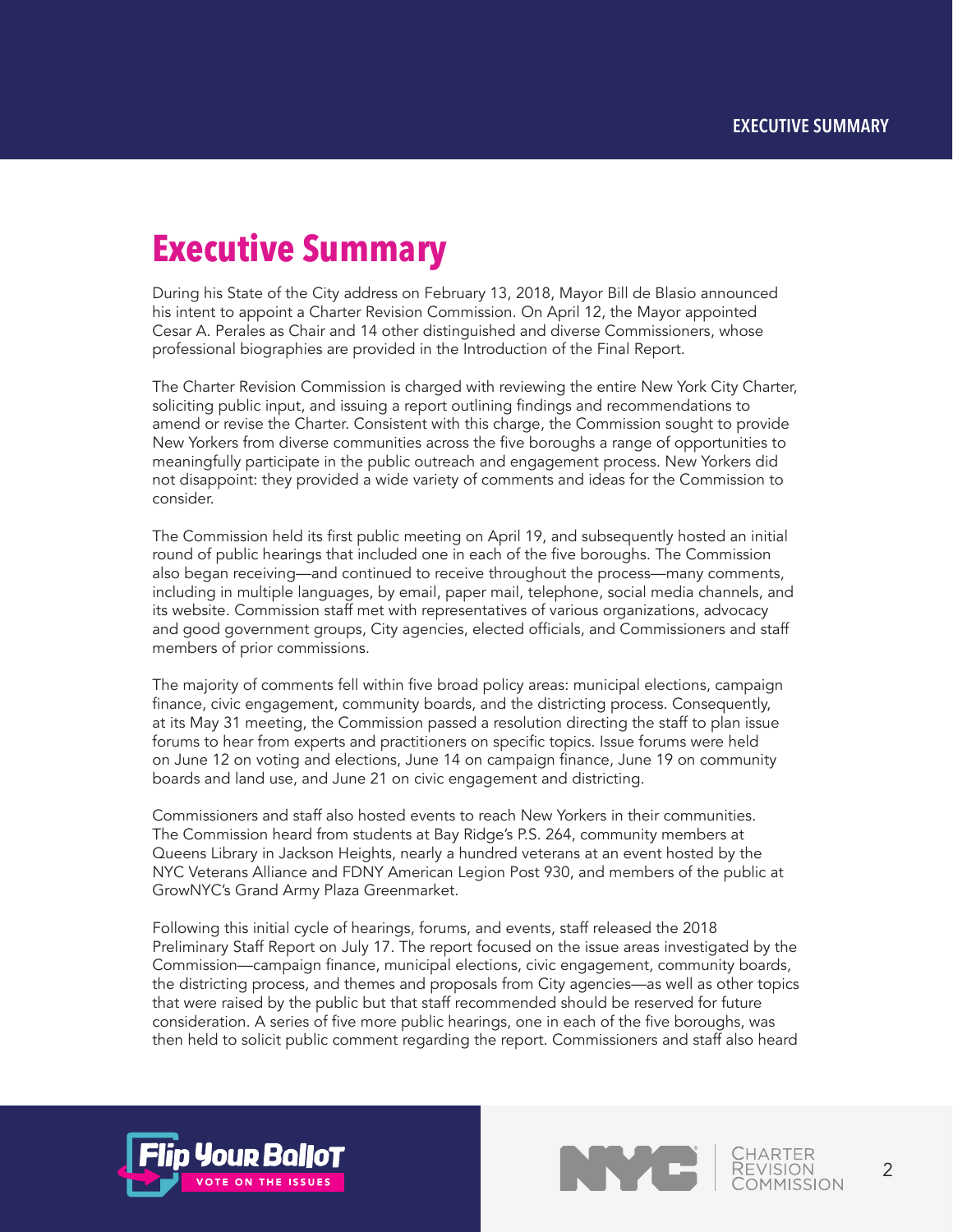from the public at a tele-town hall joined by over 4,000 listeners, a Twitter town hall, a table at the St. George Greenmarket in Staten Island, and a roundtable discussion with students from New York City's Summer Youth Employment Program.

At its August 14 meeting, the Commission passed a resolution directing the staff to prepare a final report, ballot questions, and abstracts reflecting proposals focused on campaign finance, civic engagement, community boards, and language access, and to recommend that a future Charter Revision Commission or legislative body consider additional proposals.

After careful review and consideration of the record, the Commission's proposed Charter amendments to be presented to the voters at the November 2018 general election are as follows. Further detail on the proposed amendments can be found in the abstracts that will accompany the ballot questions, and in the Final Report.

# **Campaign Finance**

The Commission proposes to amend the City's campaign finance system in order to address persistent perceptions of corruption associated with large campaign contributions, boost incentives for campaigns to reach out to small donors, and create more opportunities for candidates to run diverse types of campaigns without the need to rely on large donors.

If adopted by the voters, these amendments would:

Significantly lower contribution limits for City elected offices. The maximum total amount a participating candidate (i.e., a candidate who chooses to participate in the City's public financing program) may accept from a contributor per election cycle would be reduced from \$5,100 to \$2,000, for candidates for Mayor, Public Advocate, or Comptroller; from \$3,950 to \$1,500, for candidates for Borough President; and from \$2,850 to \$1,000, for candidates for the City Council. The maximum total contribution to a non-participating candidate (that is, a candidate who does not participate in the City's public financing program) would be reduced from \$5,100 to \$3,500, for candidates for Mayor, Public Advocate, or Comptroller; from \$3,950 to \$2,500, for candidates for Borough President; and from \$2,850 to \$1,500, for candidates for the City Council.

Strengthen small dollar public matching for candidates who participate in the City's **public financing program.** Currently, participating candidates, who meet certain qualifying thresholds, are eligible to receive public matching funds at a rate of \$6 in public funds for every \$1 in matchable contributions, up to the first \$175 per contributor. The proposed Charter amendment would increase the match to \$8 in public funds for every \$1 in matchable private contributions, up to the first \$250 per contributor to candidates for Citywide office and up to the first \$175 per contributor to candidates for Borough President or City Council. The amendment would also ease a requirement that candidates for Mayor, Comptroller, or Public Advocate must meet to qualify for matching funds.



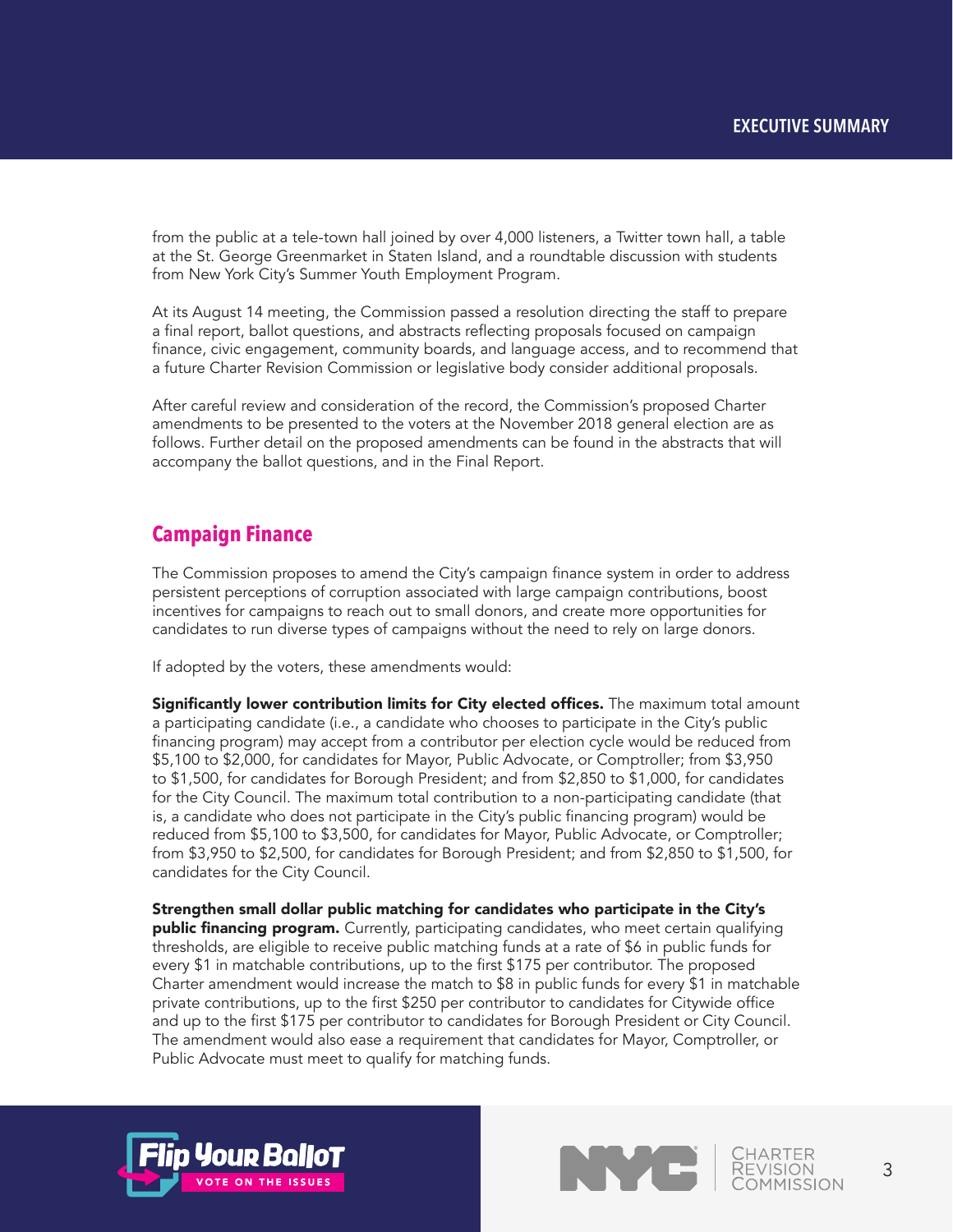Increase the total amount of public matching funds available to such candidates. The proposed amendment would increase the cap on the total amount of public matching funds that a participating candidate may receive, per election, from 55% to 75% of the expenditure limit for the office being sought.

Allow such candidates to access public matching funds earlier in the election year. Under current law, participating candidates who meet the qualifying thresholds for receipt of public funds ("qualifying candidates") are eligible for an initial small disbursement of public funds in June of the election year. The vast majority of public funds are not disbursed until two weeks after petitions for the primary ballot are filed, which is typically in early August of the election year, about five to six weeks before the primary. The proposed amendment would allow qualifying candidates to receive public matching funds in February and April of the election year, in addition to June, August, and beyond, and would remove monetary limits on the pre-August distribution of funds. However, in order to receive any disbursement of public funds prior to August of the election year, qualifying candidates would have to attest to the need for the funds and demonstrate that they have a viable opponent, or that they are running against an identified opponent in an open election.

After careful review and consideration of the record, the Commission's proposed Charter amendments to be presented to the voters at the November 2018 general election are as follows. Further detail on the proposed amendments can be found in the abstracts that will accompany the ballot questions, and in the Final Report.

## **Civic Engagement**

The Commission proposes establishing the Civic Engagement Commission, a new Charter entity dedicated to enhancing civic participation and strengthening democracy in New York City. The Civic Engagement Commission would consist of 15 members: eight appointed by the Mayor, including at least one member from the largest political party and at least one member from the second largest political party; two appointed by the Speaker of the City Council; and one appointed by each Borough President. The Mayor would designate a Chair from among his or her appointees, who would also serve as the Executive Director and be charged with the organization and staffing of the office.

The Civic Engagement Commission would be authorized and directed to implement a Citywide participatory budgeting program established by the Mayor, no later than the City Fiscal Year beginning July 1, 2020; establish a program for providing language interpreters at poll sites in New York City, to be implemented for the general election in 2020; support and partner with community-based organizations, institutions, and civic leaders in the public and private sectors in their civic engagement efforts; consider the language access needs of limited-English-proficient New Yorkers in developing and implementing its programs and services; and partner with City agencies to increase awareness of and access to City services, assist them in promoting civic engagement initiatives, and develop strategies to centralize



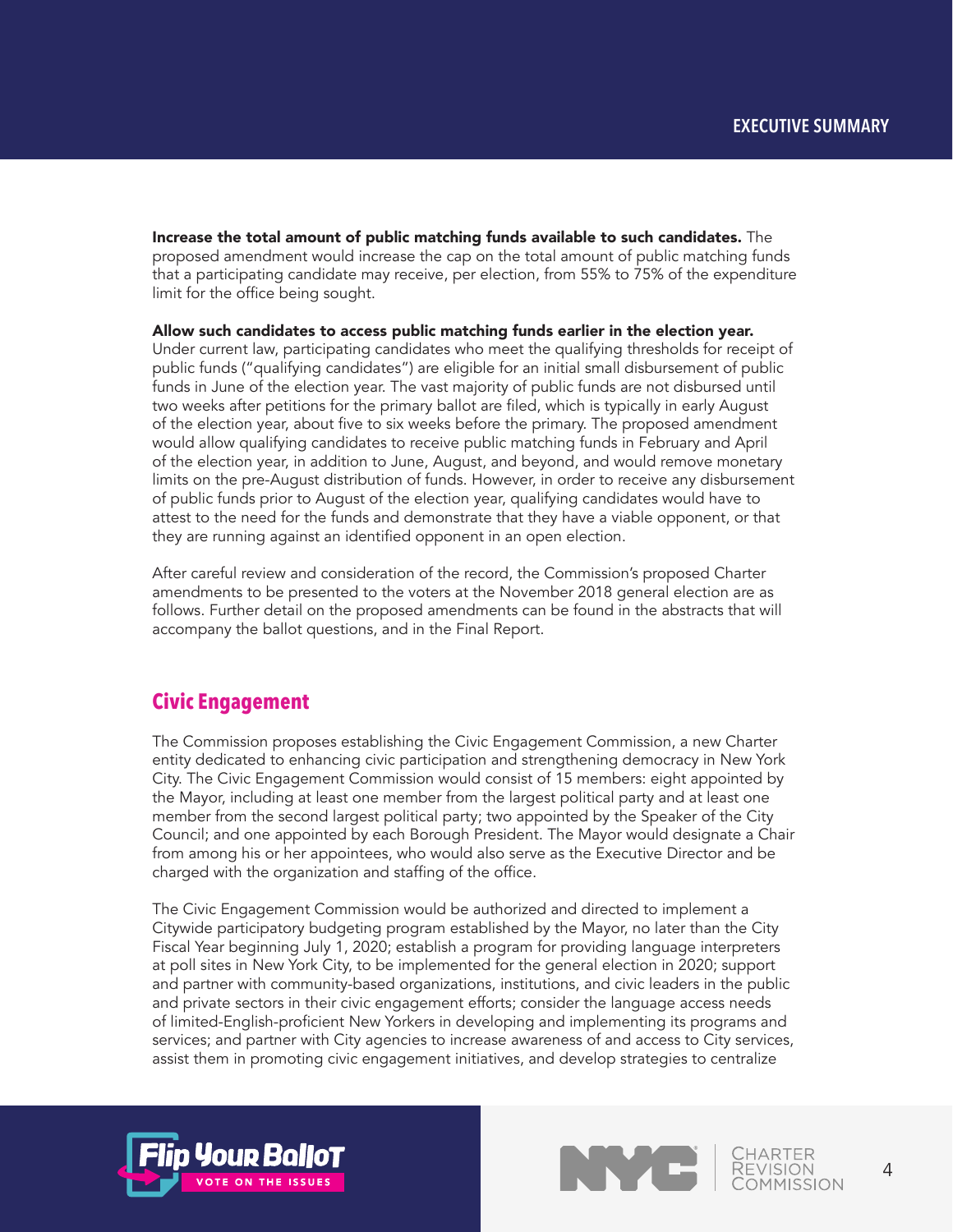public information about opportunities for civic engagement.

The Mayor would be authorized to transfer to the Commission, by executive order, any directly related powers and duties currently being performed by the Mayor's Office or any department whose head is appointed by the Mayor.

Finally, the Civic Engagement Commission would be required to annually report on participatory budgeting, poll site language assistance, and any other information it deems relevant.

These amendments would take effect on April 1, 2019.

### **Community Boards**

The Commission proposes the following amendments to the Charter, in order to help make community boards more reflective of the communities they represent and more effective in that representation:

**Term limits.** The Commission proposes term limits for community board members, who currently serve for two-year terms without limit, to create opportunities for new voices and leaders on all community boards. Members appointed or reappointed on or after April 1, 2019, would be limited to serving four consecutive two-year terms. However, members appointed or reappointed for a term commencing on April 1, 2020, could be reappointed for up to five consecutive two-year terms, in order to prevent a heavy turnover of community board membership in 2027 and 2028. Appointments made for terms commencing after April 1, 2020, would be subject to four consecutive two-year term limits. These term limits would be prospective only; terms served before April 1, 2019, or April 1, 2020, would not count toward the term limits that start on those dates. Members who have served for the maximum number of consecutive terms would not be barred from re-appointment after one full term out of office.

Appointment process. The Commission proposes several changes intended to bring more uniformity and transparency to the process of appointing members to community boards and to encourage diversity in appointments. The proposed amendments would require Borough Presidents to seek out persons of diverse backgrounds for appointment to community boards and make applications available on their websites. The proposal would also add new application and reporting requirements related to these appointments, including an annual report disclosing information about membership and the recruitment and selection process.

**More resources.** The Commission proposes requiring the Civic Engagement Commission, if the voters approve creating such an entity, to provide additional resources to community boards, including access to urban planning professionals and language access resources, in



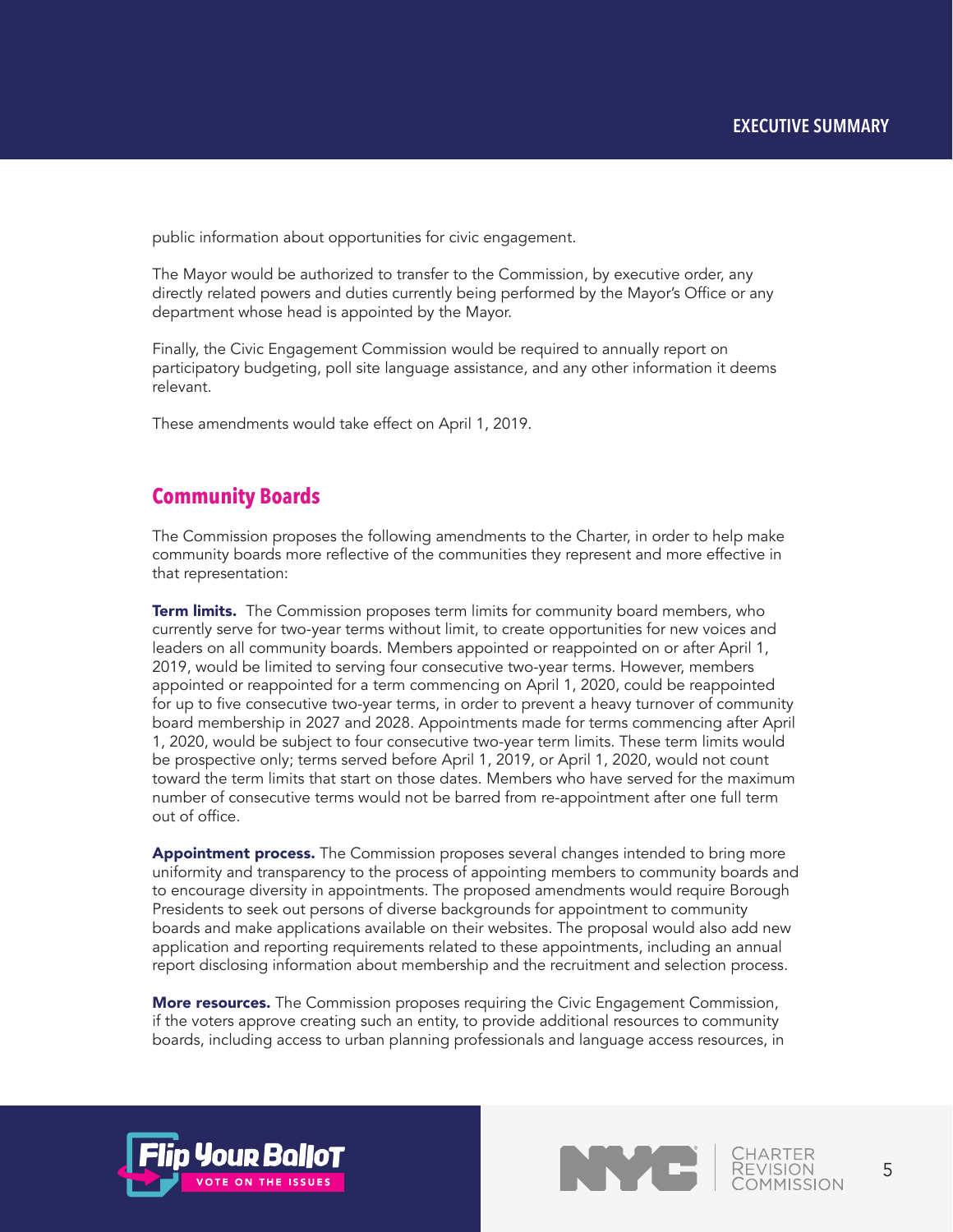order to enable the boards to more effectively meet their Charter responsibilities.

The amendments relating to term limits and the appointment process would take effect on January 1, 2019. The amendments related to resources provided by the Civic Engagement Commission would take effect on April 1, 2019, but only if the ballot questions relating to community boards and the Civic Engagement Commission are both adopted by the voters.

### **Issues for Future Consideration**

#### *The Districting Process*

The Commission also received a considerable volume of public comments about the districting process. After every decennial census, the Mayor and the City Council must appoint a 15-member Districting Commission to draw City Council district lines to accommodate changes in population. The next districting plan will take effect in 2023, and the Commission heard a variety of proposals relating to the process by which district lines are drawn. These proposals can be sorted into four themes: i) promoting political independence and diversity in the Districting Commission's appointment process; ii) ensuring transparency and public participation; iii) protecting the City's minority communities after the loss of the Voting Rights Act's pre-clearance mechanism; and iv) counteracting a potential undercount in the 2020 U.S. Census.

The Commission heard compelling testimony that this is an issue in need of urgent attention. However, after careful consideration of the above public proposals, the Commission has determined that further research, outreach, and analysis is needed before recommending any of these proposals be submitted to the voters. Given the testimony received in this process, the Commission urges future Commissions to take up the analysis of this issue in order to present to the voters an amendment designed to effectuate a fair and independent districting process for all New Yorkers.

#### *Ranked Choice Voting*

The Commission also received a considerable volume of public comment about ranked choice voting. Members of the public and various City elected officials urged the Commission to consider proposing a Charter amendment implementing ranked choice voting (otherwise known as "instant runoff voting"), which permits voters to rank multiple candidates on their ballots in order of preference.

After careful consideration of these proposals, the Commission believes that further research, outreach, and analysis is appropriate before presenting any such proposal to the voters. The Commission recommends that a future Charter Revision Commission or other legislative body study the important and complex questions these proposals raise about representation



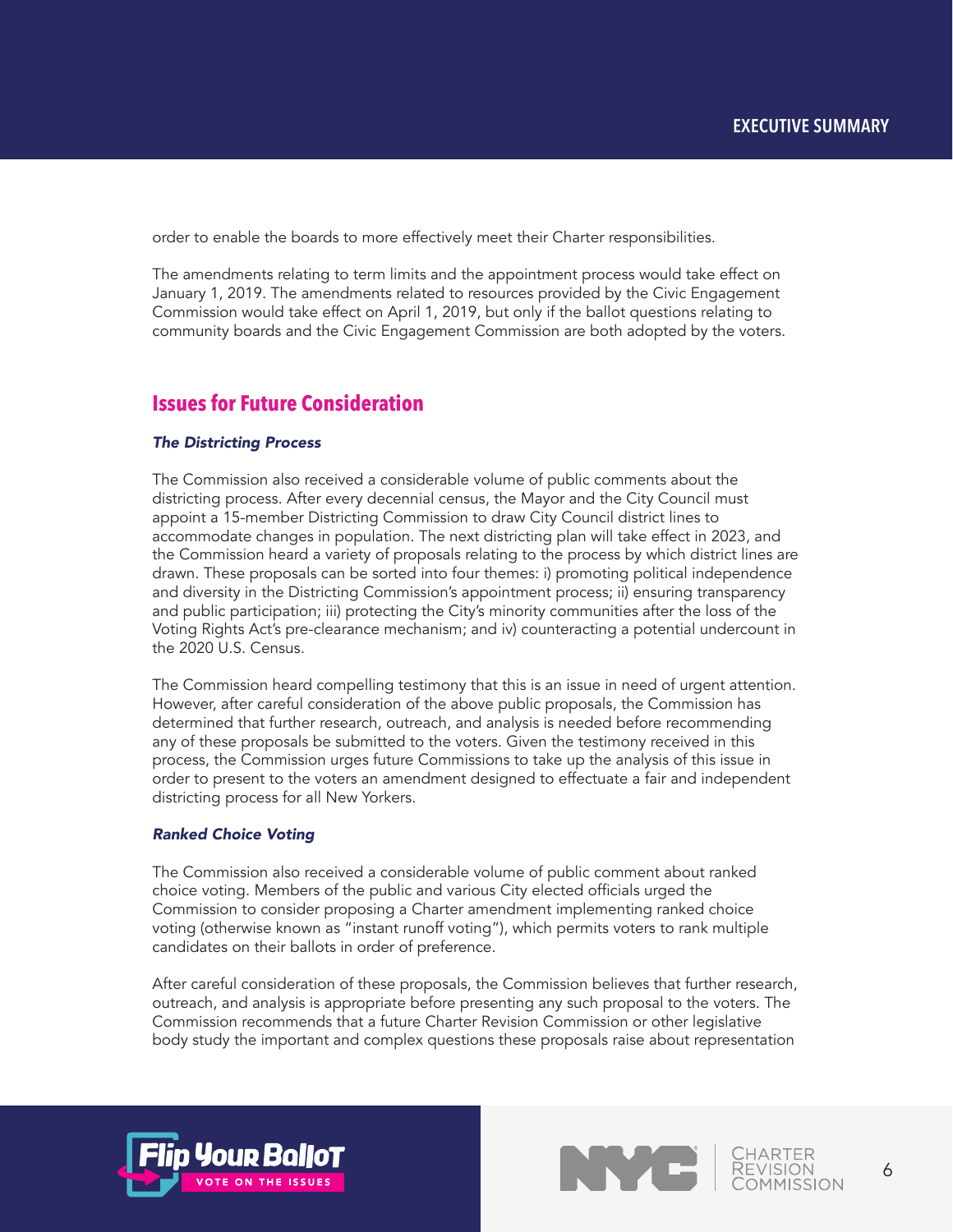in our local democracy and consider presenting future ballot proposals or passing legislation to address them.

### *Election Modernization*

Based on input from experts, advocates, and members of the public, the Commission has determined that a significant way to increase voter turnout in the City is to reform regressive State election laws that impose significant barriers to participation. The Commission strongly supports State legislation in the areas of electronic poll books, no-excuse absentee voting, same-day registration, pre-registration of 16- and 17-year-olds, and the streamlining of the functions of the New York City Board of Elections.

### *Structure of Government and Community Concerns*

In furtherance of its mandate to review the entire Charter, the Commission scrutinized the functions and processes of City government and the balance of power between the City's elected officials. The Commission also reviewed the health and structure of City government, viewed from the perspective of the communities and groups who submitted comments to the Commission. Although this Commission is not submitting ballot proposals relating to these topics, the final section of this report discusses many of these themes, which served as valuable guides in this Commission's review of the Charter.



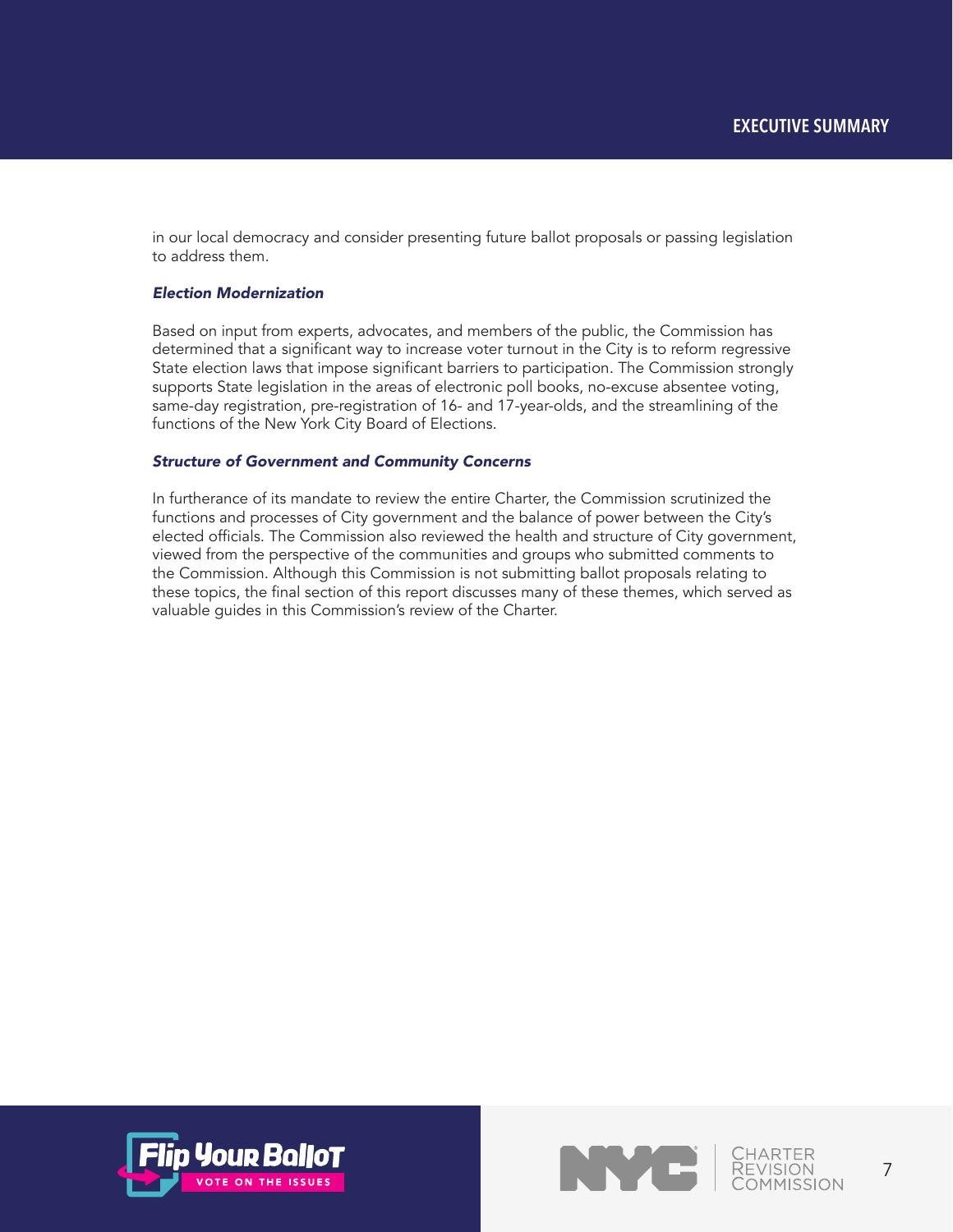# **Proposed Amendments to the Charter**

# **A. Campaign Finance**

## **Ballot Question #1: Campaign Finance**

This proposal would amend the City Charter to lower the amount a candidate for City elected office may accept from a contributor. It would also increase the public funding used to match a portion of the contributions received by a candidate who participates in the City's public financing program.

In addition, the proposal would make public matching funds available earlier in the election year to participating candidates who can demonstrate need for the funds. It would also ease a requirement that candidates for Mayor, Comptroller, or Public Advocate must meet to qualify for matching funds.

The amendments would apply to participating candidates who choose to have the amendments apply to their campaigns beginning with the 2021 primary election, and would then apply to all candidates beginning in 2022.

Shall this proposal be adopted?

#### *Abstract*

This proposal would amend the City Charter to lower the amount that a candidate for City elected office may accept from a contributor. It would also increase the public funding used to match a portion of the contributions received by a candidate who participates in the City's public financing program. In addition, the proposal would make public matching funds available earlier in the election year to participating candidates who can demonstrate need for the funds. It would also ease a requirement that candidates for Mayor, Comptroller, or Public Advocate must meet to qualify for matching funds.

**Contribution Limits.** Currently, the maximum total amount a candidate may accept from a contributor per election cycle (including both the primary and general elections) is (a) \$5,100 for candidates for Mayor, Public Advocate, or Comptroller ("Citywide offices"); (b) \$3,950 for candidates for Borough President; and (c) \$2,850 for candidates for the City Council. These limits apply both to candidates who choose to participate in the public financing program ("participating candidates") and to those who do not ("non-participating candidates") and are indexed to inflation.



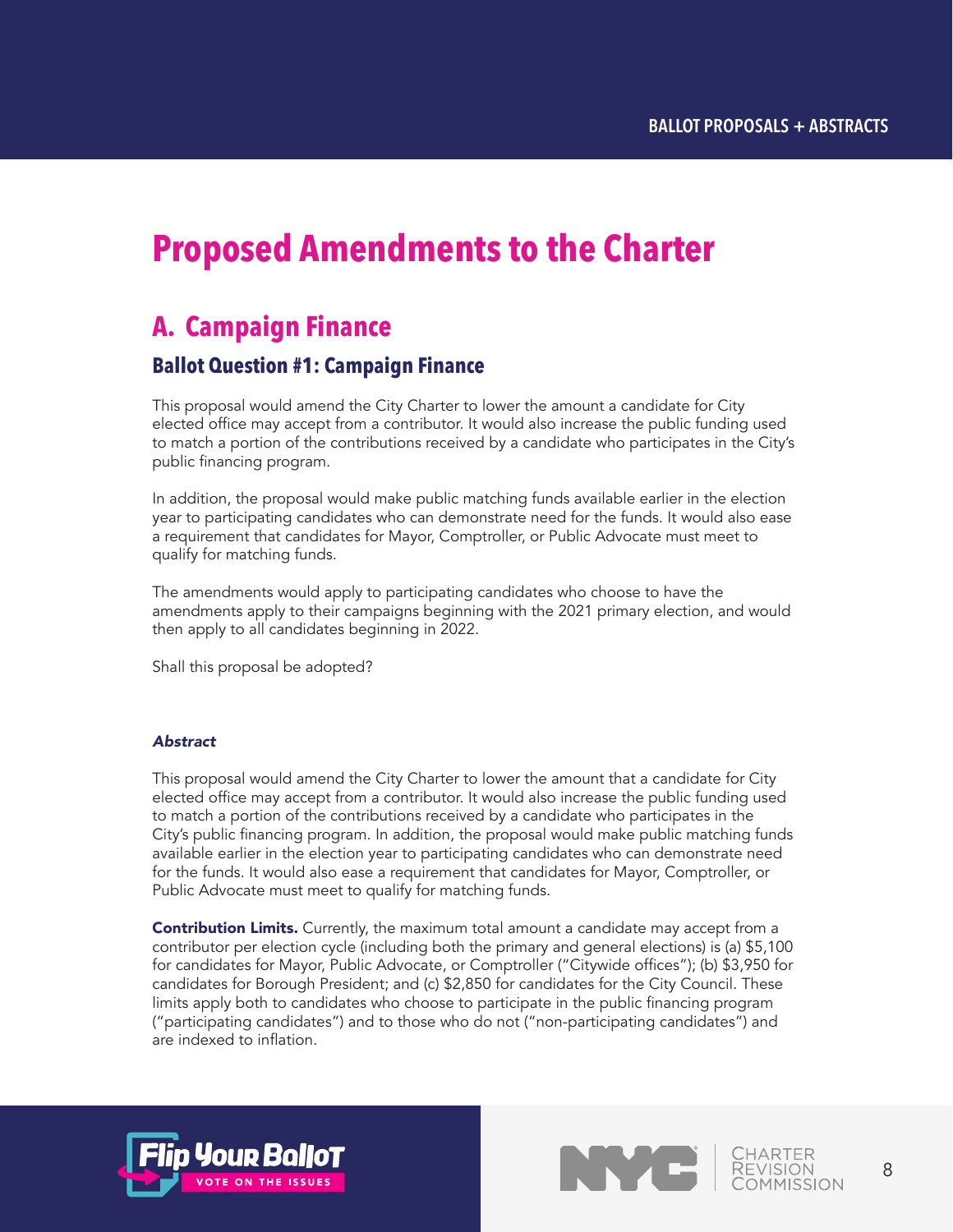Under the proposed Charter amendments, these contribution limits would be reduced. The maximum total amount a *participating* candidate may accept from a contributor per election cycle would be \$2,000 for candidates for Mayor, Public Advocate, or Comptroller; \$1,500 for candidates for Borough President; and \$1,000 for candidates for the City Council. The maximum total amount a *non-participating* candidate may accept from a contributor per election cycle would be \$3,500 for candidates for Mayor, Public Advocate, or Comptroller; \$2,500 for candidates for Borough President; and \$1,500 for candidates for the City Council. The proposed contribution limits for *participating* candidates are lower than those for *non-participating* candidates because only *participating* candidates are eligible to receive public matching funds. The proposed amendment would not alter existing prohibitions and limits based on the identity of the contributor, including the prohibition on contributions from corporations, LLCs, and partnerships, and the limits on contributions from lobbyists and those doing business with the City. Additionally, all contribution limits would continue to be indexed to inflation.

| <b>Office</b>     | <b>Current Limit</b> | Proposed Limit<br>(Participants) | <b>Proposed Limit<br/>(Non-participants)</b> |
|-------------------|----------------------|----------------------------------|----------------------------------------------|
| Citywide offices  | \$5,100              | \$2,000                          | \$3,500                                      |
| Borough President | \$3,950              | \$1,500                          | \$2,500                                      |
| City Council      | \$2,850              | \$1,000                          | \$1,500                                      |

Public Funds Matching Formula. Currently, participating candidates, who meet certain qualifying thresholds, are eligible to receive public matching funds at a rate of \$6 in public funds for every \$1 in matchable contributions, up to the first \$175 per contributor. Thus, a \$500 contribution is currently matched with \$1,050 in public funds (6 x \$175), generating a total of \$1,550 for the candidate.

Under the proposed Charter amendments, the public match would be increased to \$8 in public funds for every \$1 in matchable private contributions, up to the first \$250 per contributor to candidates for Citywide office and up to the first \$175 per contributor to candidates for Borough President or City Council. Thus, a \$500 contribution to a candidate for Citywide office would be matched with  $$2,000$  in public funds (8 x  $$250$ ), generating a total of \$2,500 for the candidate, and a \$500 contribution to a candidate for Borough President or City Council would be matched with  $$1,400$  ( $8 \times $175$ ) for a total of  $$1,900$ . The proposed amendment would not alter existing laws that render certain contributions ineligible for public matching, such as contributions from lobbyists and those doing business with the City.



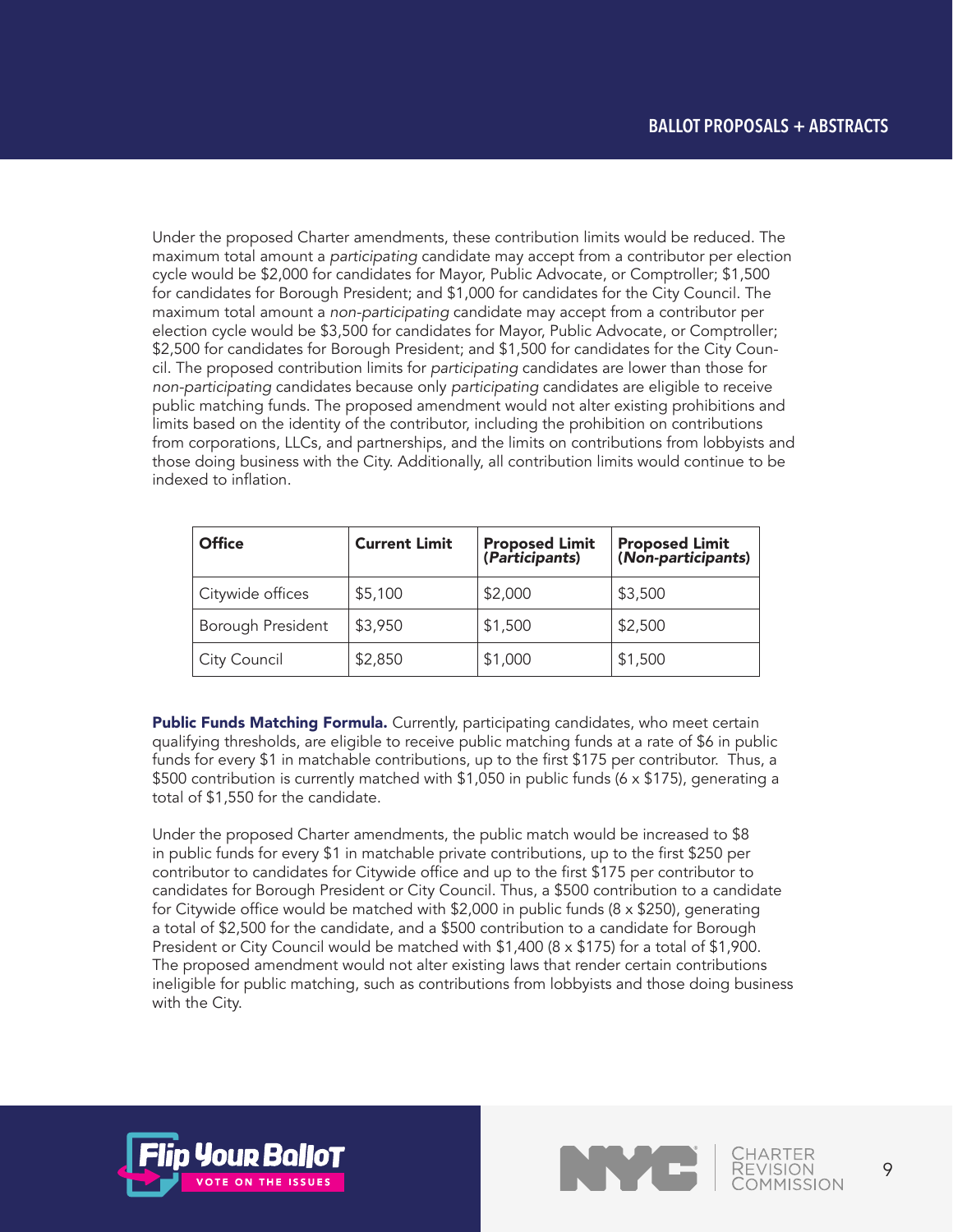### **BALLOT PROPOSALS + ABSTRACTS**

| <b>Office</b>     | <b>Current Match</b> | <b>Proposed Match</b> |
|-------------------|----------------------|-----------------------|
| Citywide offices  | 6:1 on first \$175   | 8:1 on first \$250    |
| Borough President | 6:1 on first \$175   | 8:1 on first \$175    |
| City Council      | 6:1 on first \$175   | 8:1 on first \$175    |

Maximum Amount of Public Funds ("Public Funds Cap"). Under current law, the total amount of public matching funds that a participating candidate may receive, per election, is capped at 55% of the expenditure limit applicable to participating candidates for the office being sought. Under the proposed amendments, the cap on the total amount of public matching funds that a participating candidate may receive, per election, would be increased from 55% to 75% of the expenditure limit for the office being sought. Thus, based on the current expenditure limits, which are indexed to inflation and which these amendments do not alter, the maximum amount of public matching funds available to candidates would increase as shown in the table below:

| <b>Office</b>                     | <b>Current Public Funds Cap (55% of Expenditure Limit)</b> | Proposed Public Funds Cap<br>(75% of Expenditure Limit) |
|-----------------------------------|------------------------------------------------------------|---------------------------------------------------------|
| Mayor                             | \$4,007,300                                                | \$5,464,500                                             |
| Comptroller or<br>Public Advocate | \$2,505,250                                                | \$3,416,250                                             |
| Borough President                 | \$902,000                                                  | \$1,230,000                                             |
| City Council                      | \$104,500                                                  | \$142,500                                               |

**Qualifying Thresholds.** To qualify for public funds, participating candidates currently must raise matchable contributions totaling at least certain threshold dollar amounts (differing by office), counting only the first \$175 per donor. The proposed amendments would not alter the monetary thresholds, but would permit candidates for Citywide offices to count the first \$250 per donor, tracking the change in the matching formula for those offices. This would make it somewhat easier for candidates for Citywide offices to qualify for matching funds.

**Timing of Disbursement of Public Funds.** Under current law, participating candidates who meet the qualifying thresholds for receipt of public funds ("qualifying candidates") are eligible for an initial disbursement of public funds in June of the election year. That disbursement is limited to \$250,000 for candidates for Mayor, \$125,000 for candidates for Comptroller and Public Advocate, \$50,000 for candidates for Borough President, and \$10,000 for candidates for City Council. The remaining public funds are not disbursed until two weeks after petitions for the primary ballot are filed, which is typically in early August of the election year, about five to six weeks before the primary.



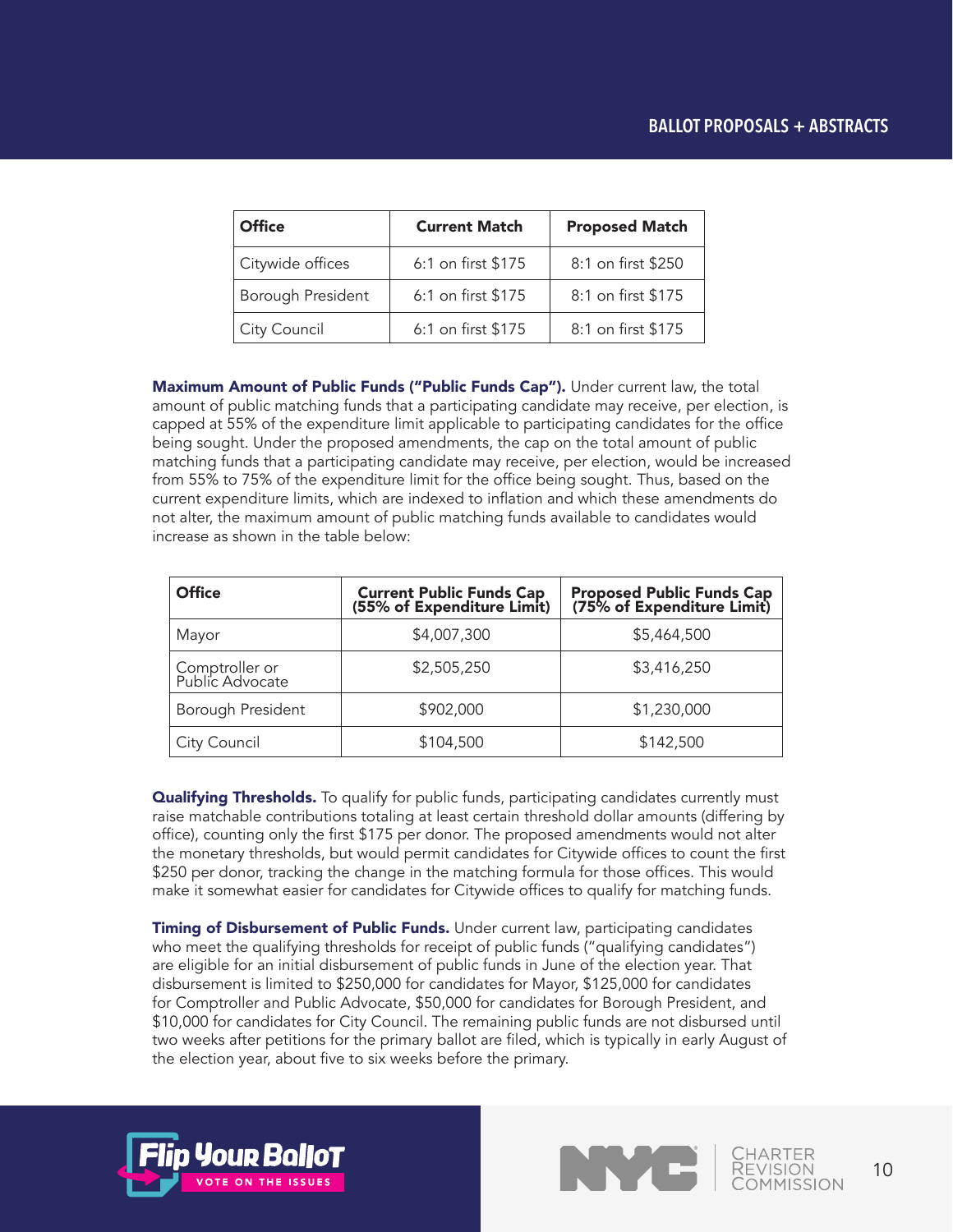The proposed amendments would allow qualifying candidates to receive public matching funds in February and April of the election year, in addition to June, August, and beyond, and would remove the monetary limits on the pre-August distribution of funds. However, qualifying candidates would not be eligible to receive any disbursement of public funds prior to August of the election year unless they submit a certified statement attesting to the need for the funds and demonstrating that they meet provisions in the current law that require candidates seeking more than a certain amount of public funds to show that they have a viable opponent or that they are running against an identified opponent in an open election.

**Implementation.** The proposed Charter amendments regarding campaign finance would apply to participating candidates who choose to have the amendments apply to their campaigns beginning with the 2021 primary election. The amendments would then apply to all candidates beginning in 2022. Those candidates who choose to operate under the postamendment system for the 2021 primary and general elections will be allowed to retain any campaign contributions received prior to January 12, 2019, to the extent such contributions complied with the pre-amendment law, and such contributions would be eligible for public matching under the pre-amendment law.



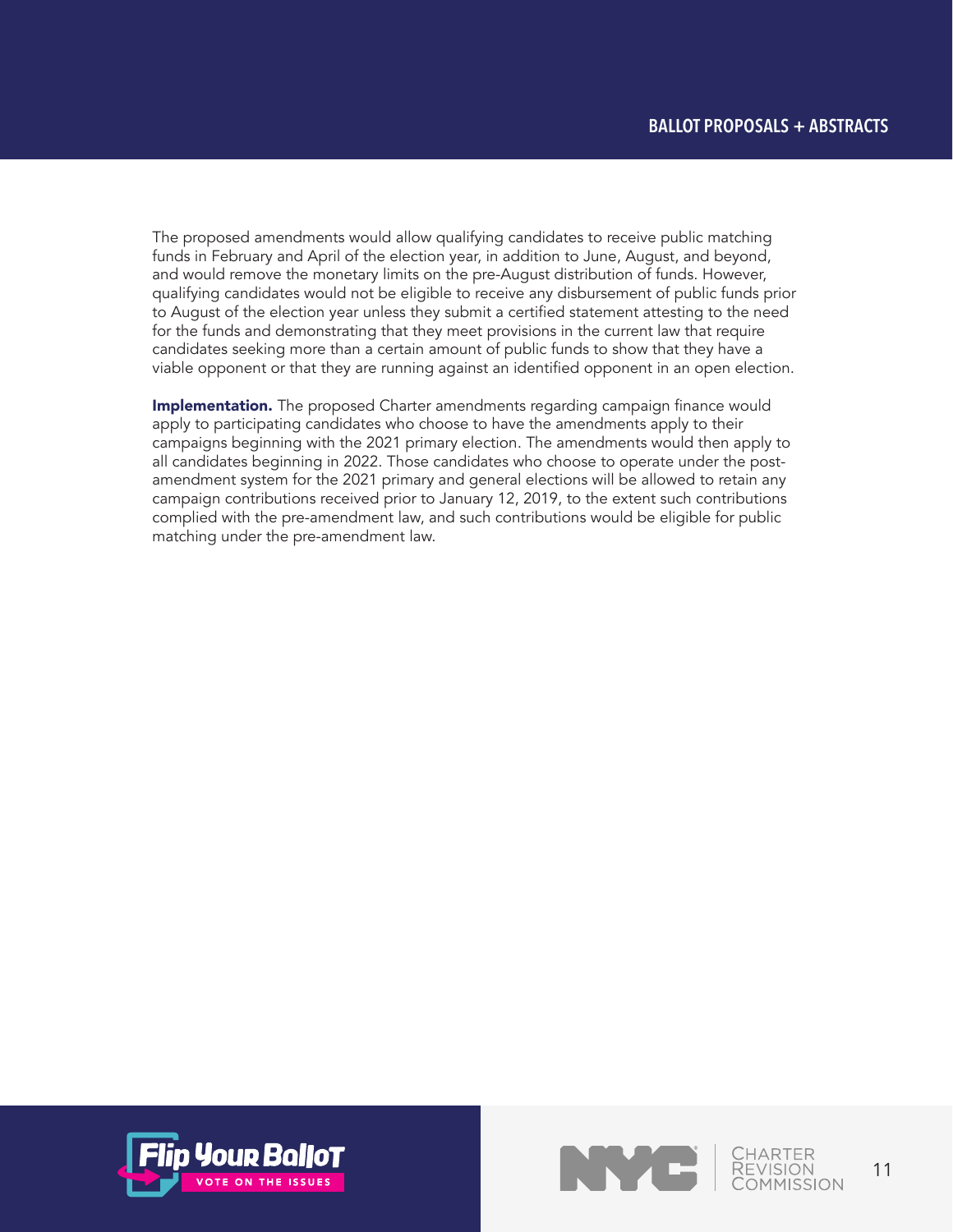# **B. Civic Engagement**

## **Ballot Question #2: Civic Engagement Commission**

This proposal would amend the City Charter to:

Create a Civic Engagement Commission that would implement, no later than the City Fiscal Year beginning July 1, 2020, a Citywide participatory budgeting program established by the Mayor to promote participation by City residents in making recommendations for projects in their communities;

Require the Commission to partner with community based organizations and civic leaders, as well as other City agencies, to support and encourage civic engagement efforts;

Require the Commission to establish a program to provide language interpreters at City poll sites, to be implemented for the general election in 2020;

Permit the Mayor to assign relevant powers and duties of certain other City agencies to the Commission;

Provide that the Civic Engagement Commission would have 15 members, with 8 members appointed by the Mayor, 2 members by the City Council Speaker and 1 member by each Borough President; and

Provide for one of the Mayor's appointees to be Commission Chair and for the Chair to employ and direct Commission staff.

Shall this proposal be adopted?

#### *Abstract*

This proposal would establish a new Civic Engagement Commission in order to enhance civic participation, promote civic trust, and strengthen democracy in New York City. The Commission would consist of 15 members. Of the 15 members, the Mayor would appoint eight members, including at least one member from the largest political party and at least one member from the second largest political party; the Speaker of the City Council would appoint two members; and each Borough President would appoint one member. The Mayor, Speaker, and Borough Presidents would be required to consider candidates who are representative of, or have experience working with, immigrants, individuals with limited English proficiency, people with disabilities, students, youth, seniors, veterans, community groups, good government groups, civil rights advocates, and categories of residents that are otherwise historically underrepresented in or underserved by City government.



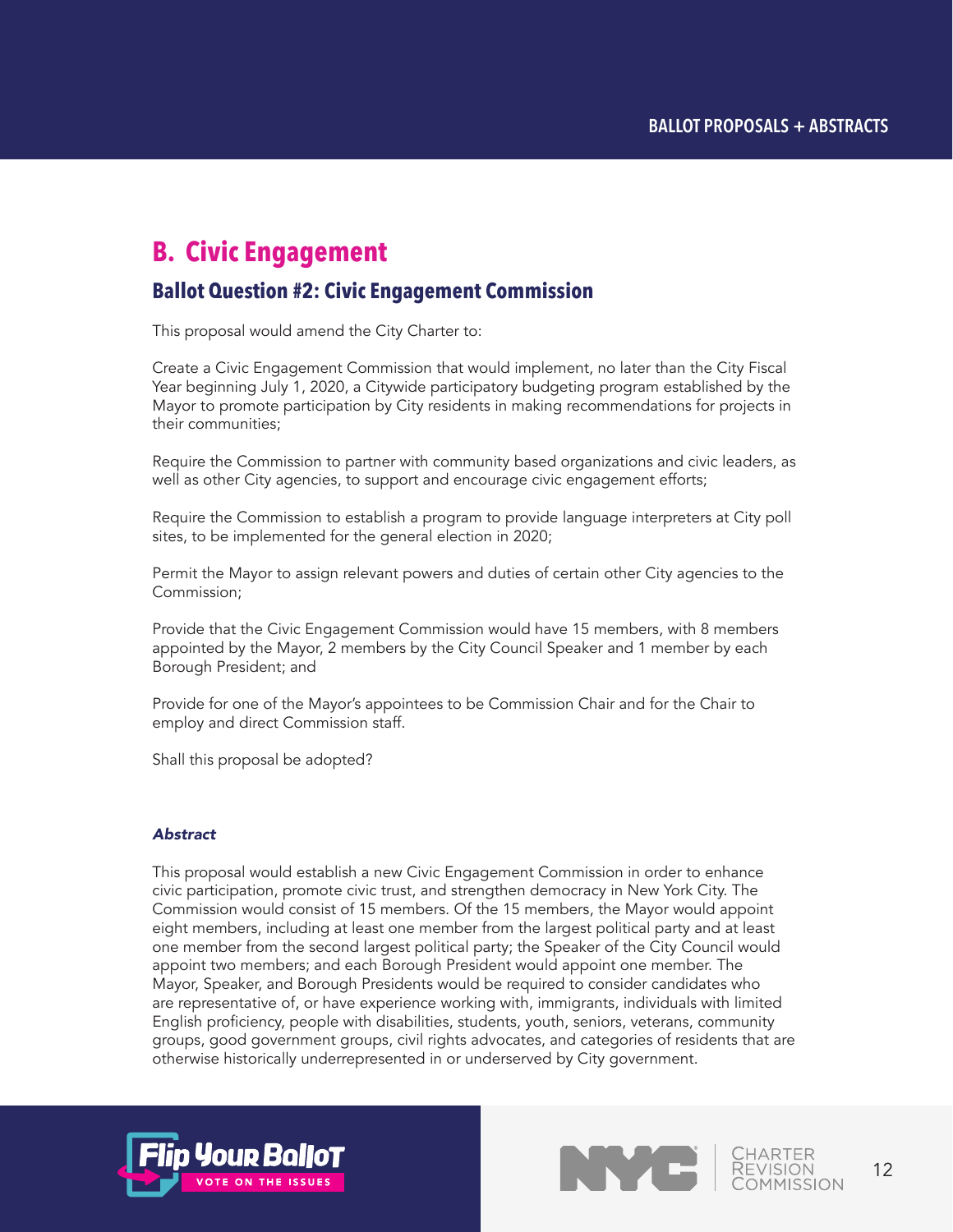Members of the Commission, who must be residents of the City, would be prohibited from serving as an officer of a political party or being a candidate for nomination or election to the office of Mayor, Public Advocate, Comptroller, Borough President, or City Council Member. Commissioners other than the Chair, who would serve at the pleasure of the Mayor, would serve four-year terms, except that initial appointees, whose terms would commence on April 1, 2019, would serve terms ranging from two to four years. This ensures that terms of members end in different years, with the purpose of preventing wholesale turnover of the commission and promoting continuity.

The Mayor would designate a Chair, who would also serve as the Executive Director, from among his or her appointees to the Civic Engagement Commission. The Chair/Executive Director would be charged with the organization and staffing of the office.

The Civic Engagement Commission would have, subject to appropriation, the following powers and duties:

- Implement a Citywide participatory budgeting program established by the Mayor, to be implemented no later than the Fiscal Year beginning on July 1, 2020, and establish a participatory budgeting advisory committee;
- Develop new initiatives to support and partner with community-based organizations, institutions, and civic leaders in the public and private sectors in their civic engagement efforts;
- Develop a plan to consider the language access needs of limited English proficient New Yorkers in developing and implementing its programs and services;
- Establish a program for providing language interpreters at poll sites in New York City to be implemented in the 2020 general election and a language assistance advisory committee to provide recommendations for such program; and
- Partner with New York City agencies to increase awareness of and access to City services, assist the agencies in developing and promoting civic engagement initiatives, and develop strategies to centralize public information about opportunities for civic engagement.

The Commission would also be required to annually report on participatory budgeting, poll site language assistance, and any other information it deems relevant.

The Mayor would be authorized to transfer to the Commission, by executive order, any directly related powers and duties currently being performed by the Mayor's Office or any department whose head is appointed by the Mayor. Heads of Mayoral agencies would be required to cooperate with and offer assistance to the Commission in carrying out its functions.

If approved by the voters, these amendments would take effect on April 1, 2019.



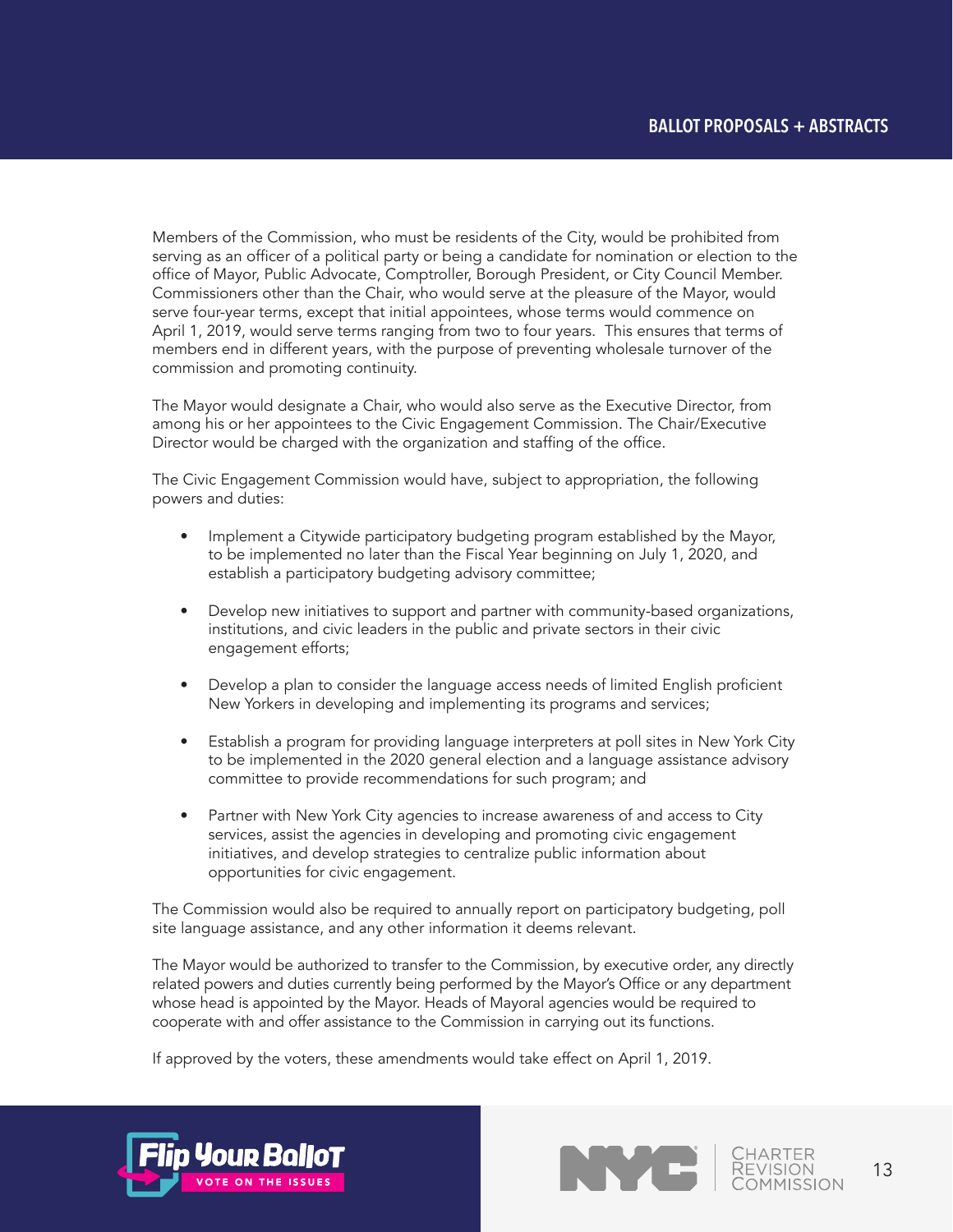# **C. Community Boards**

## **Ballot Question #3: Community Boards**

This proposal would amend the City Charter to:

Impose term limits of a maximum of four consecutive full two-year terms for community board members with certain exceptions for the initial transition to the new term limits system;

Require Borough Presidents to seek out persons of diverse backgrounds in making appointments to community boards. The proposal would also add new application and reporting requirements related to these appointments; and

If Question 2, "Civic Engagement Commission," is approved, require the proposed Civic Engagement Commission to provide resources, assistance, and training related to land use and other matters to community boards.

Shall this proposal be adopted?

#### *Abstract*

The City's community boards are advisory bodies with a formal role designated by the City Charter in various matters, including land use. This Charter amendment would: (a) impose term limits of a maximum of four consecutive full two-year terms for community board members with certain exceptions for the initial transition to the new term limits system; (b) require Borough Presidents to seek out persons of diverse backgrounds in making appointments to community boards and set forth application and reporting mandates related to such appointments; and (c) require the proposed Civic Engagement Commission to provide resources, assistance, and training related to land use and other matters to community boards.

Term Limits. Community board members are appointed by the Borough Presidents, with input by City Council Members and community groups. For each community district, the Borough President appoints up to 50 community board members for staggered two-year terms. The Charter does not currently impose term limits for community board members. This proposal would limit appointment of community board members to four consecutive two-year terms, starting with terms for which appointments or reappointments are made on or after April 1, 2019. However, members appointed or reappointed for a term commencing on April 1, 2020, could be reappointed for up to five consecutive two-year terms, in order to prevent a heavy turnover of community board membership in 2027 and 2028. Appointments made for terms commencing after April 1, 2020, would be subject to four consecutive two-



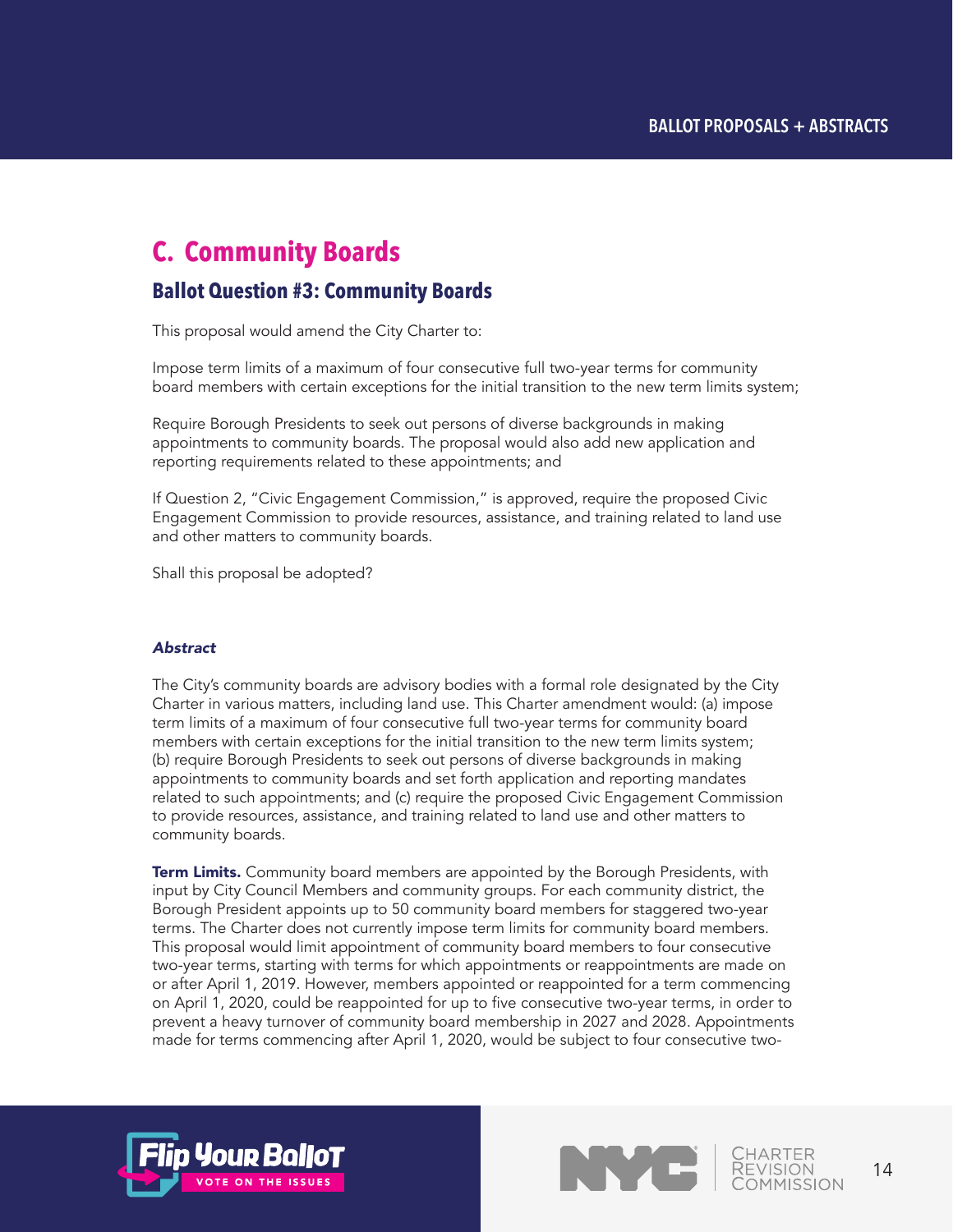year term limits. These term limits would be prospective only; terms served before April 1, 2019, or April 1, 2020, would not count toward the term limits that start on those dates. Additionally, members who have served for the maximum number of consecutive terms would not be barred from re-appointment after one full term out of office.

Appointment Process. The Charter provides for the nomination and appointment of community board members. Under the Charter, the Borough President must assure adequate representation from the different geographic sections and neighborhoods within the community district, and consider whether the aggregate of appointments fairly represents all segments of the community. Members must reside in the City and maintain a residence, business, professional, or other significant interest in the community district. Not more than 25% of the appointed members may be City employees, and none may be employees of the Borough President or nominating City Council Member. Members must be at least 16 years old, and no more than two members of each community board shall be less than 18 years of age.

This proposal would require Borough Presidents to seek out persons of diverse backgrounds, including with regard to race, ethnicity, gender, age, disability status, sexual orientation, and language, as well as other factors which the Borough President may consider important in promoting diversity and inclusion of underrepresented groups and communities on community boards, to apply for appointment to community boards.

This proposal would also require Borough Presidents to make available on their websites applications for community board membership, and require the applications to request certain information regarding the applicant: name; address; residence, business, professional or other significant interest in the community district; past service on a community board; age; work and education history, special skills, and professional licenses; relevant professional, civic, or community involvement experience; an option to provide additional demographic information that the applicant chooses to disclose; and any additional information that the Borough President determines is relevant or necessary to the application process. The application would also be required to include a statement describing the applicant's interest in the position, disclosures of City employment and potential conflicts of interest, and a certification that the applicant meets all requirements for the position and will abide by all applicable conflicts of interest laws.

Additionally, this proposal would require Borough Presidents, starting on July 1, 2019 and annually thereafter, to submit to the Mayor and Speaker of the City Council, and make available on Borough President websites, a report disclosing information about community board membership and the recruitment and selection process. The report would include: the number of vacant community board member positions, the number of applicants for open community board member positions, the number of applicants interviewed, and the names of members and their dates of appointment or reappointment, length of service, nominating City Council Member or other nominating party, and community board leadership positions, if any. The report would also include demographic information about community board members that was voluntarily disclosed, in aggregated and anonymous form; the Borough